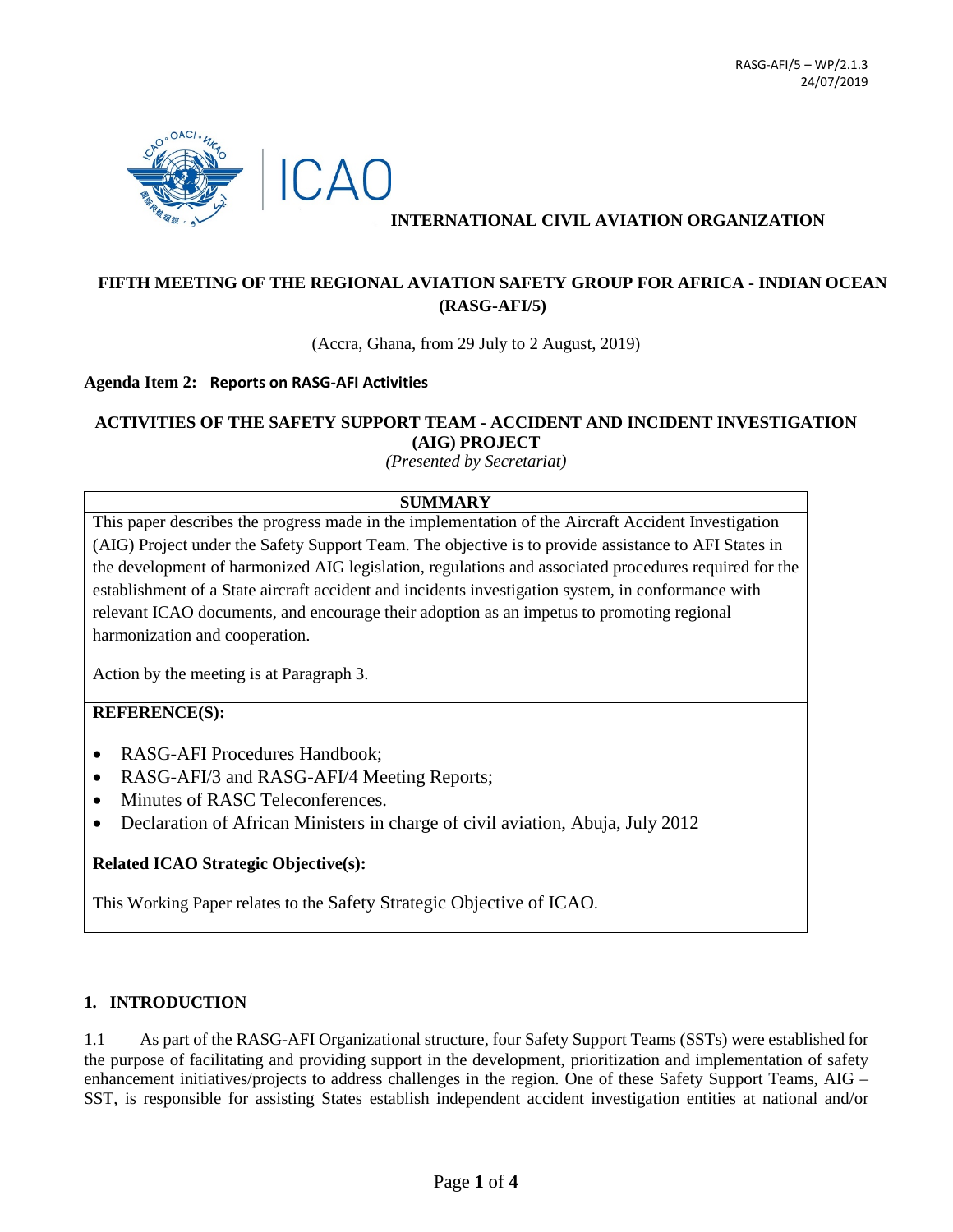regional level. This Project under RASG-AFI AIG Safety Support Team is intended to provide States with the regulatory provisions and tools (MoUs) to enter, on one hand into bilateral agreement with other States, and on the other hand to offer harmonized framework and guidance for the establishment and/or adherence to regional aircraft investigation organizations (RAIOs).

1.2 In compliance with the Decision of the 38th ICAO Assembly on the expansion of the AFI Plan activities to cover all safety-related areas including aircraft accident and incident investigation (AIG), the RASG-AFI initiative for an AIG Project was approved by the 20<sup>th</sup> meeting of the AFI Plan Steering Committee. 30,000 US Dollars was allocated by the AFI Plan in 2018 and a contribution of 8,000 US Dollars from Airbus Industrie to RASG-AFI. Further contributions are expected from the AFI Plan and Boeing.

1.3 As part of the Project implementation, two regional workshops, facilitated by two AIG Officers from ICAO HQ, with the support of one WACAF and one ESAF RO, were hosted by the Nigeria – AIB in Abuja from 28 to 31 August 2018 and Ethiopian AIB in Addis Ababa from 3 to 6 September 2018. The participants were provided with guidance for the development and implementation of harmonized legislative frameworks, regulations, and associated procedures required for the establishment of a State aircraft accident and incidents investigation system, in conformance with relevant ICAO documents.

# **2. DISCUSSION**

## **2.1 AIRCRAFT INVESTIGATION BACKGROUND**

2.1.1 One of the Aviation safety targets for Africa is to progressively reduce the African accident rate to the world average. This is in line with the near term objectives of the Global Aviation Safety Plan (the implementation of an effective State safety oversight system; prioritizing reduction of the global aviation accident rate).

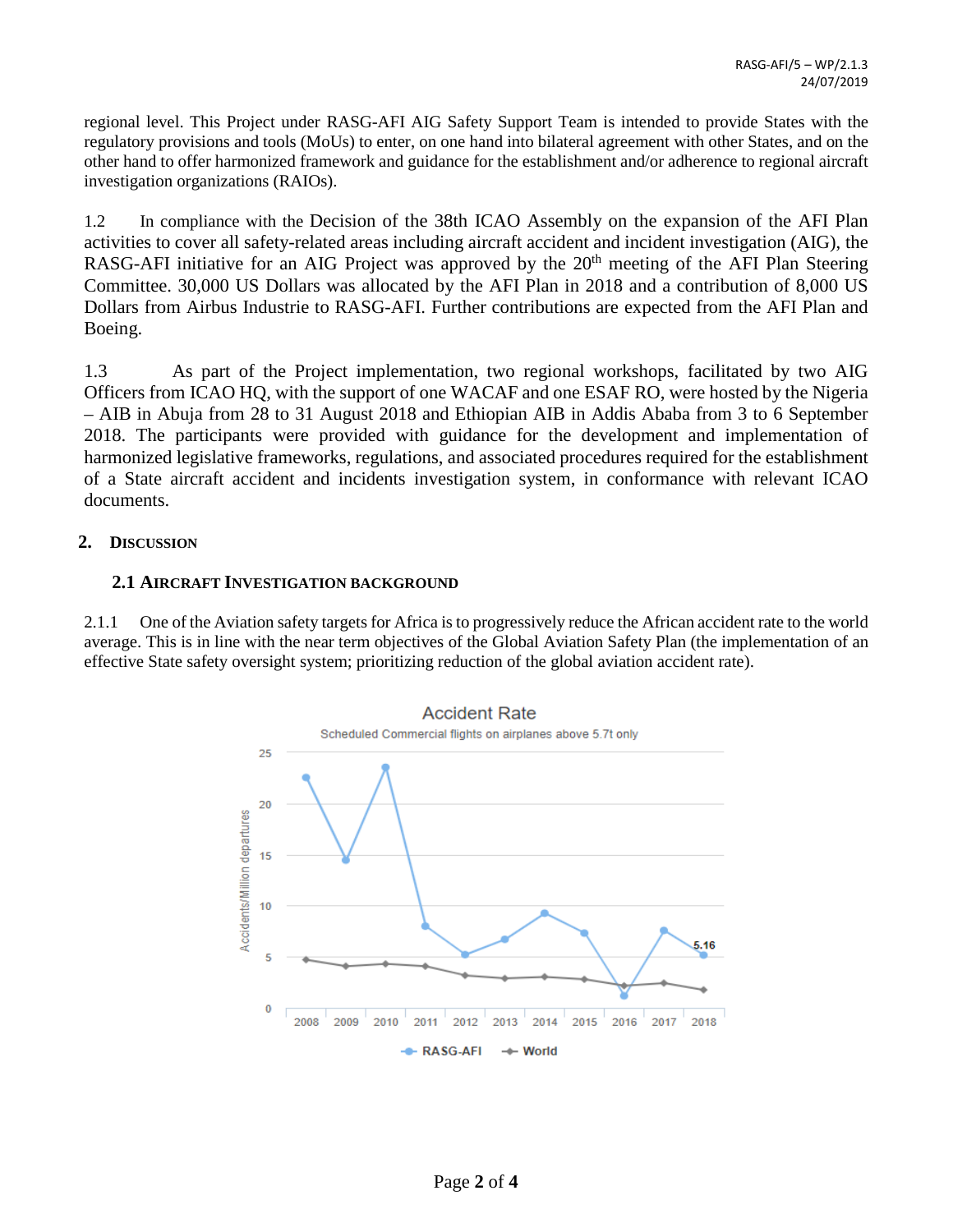2.1.2 ICAO assesses and monitors the safety oversight capabilities of States through the effective implementation of a safety oversight system based on the eight (8) Critical Elements (CEs). The analysis of USOAP audit results identifies AIG as a common deficiency area among Sates in the AFI region.



#### **2.2 Expected Outcome 1: Reinforcement of National Aircraft Accident Investigation system**

2.2.1 It is intended that transposition of the ICAO AIG provisions and documentation provided through workshops, will lead to improving the effective implementation (EI) of AIG in individual States. The establishment of these basic provisions would therefore be the foundation of any accident and incidents investigation system, consistent with the level of traffic and judicial environment of AFI region States.

2.2.2 The Project implementation impact on the USOAP CMA results in the AIG area will be monitored by the RASG-AFI Secretariat through ICAO Online Portal.

| $\overline{1}$           | <b>Mana</b>                          | State Tear |      | Overall | <b>LEG</b> | ORG      | PEL    | <b>OPS</b> | <b>AIR</b> | <b>AIG</b> | <b>AHS</b> | <b>A6A</b> |
|--------------------------|--------------------------------------|------------|------|---------|------------|----------|--------|------------|------------|------------|------------|------------|
| z                        | <b>Sierra Leane</b>                  | <b>SLE</b> | 2015 | 18.05   | 14.29      | 30       | 8.33   | 6.67       | 19.23      | 11.83      | 33.14      | 15.6       |
|                          | Loratha                              | <b>LSO</b> | 2007 | 21.81   | 27.27      | 9.09     | 39.29  | 21.3       | 46.53      | ۰          | 24.43      | 4.41       |
| ٠                        | United Republic of Tanzania          | TZA        | 2017 | 63.97   | 71.43      | 66.67    | 76.34  | 45.26      | 87.07      | 46.08      | 70.86      | 58.22      |
| s.                       | Domacratic Republic of the Canga COD |            | 2014 | 25.82   | 52.63      | 37.5     | 25.32  | 11.67      | 44.04      | 20.21      | 35.29      | 11.68      |
| Е                        | Suaziland                            | swz        | 2015 | 31.08   | 66.67      | 37.5     | 65.67  | 23.14      | 71         | 39.78      | 10.59      | 4.58       |
| z.                       | Ethiopia                             | <b>ETH</b> | 2017 | 69.28   | 71.43      | 80       | 87.78  | 53.9       | 95.97      | 65.35      | 64.53      | 57.24      |
| ٠                        | Sudan                                | SDN        | 2014 | 74.56   | 85         | 80       | 76     | 83.74      | 95.45      | 92.47      | 49.7       | 65.47      |
| $\overline{\phantom{a}}$ | Ghana                                | <b>GHA</b> | 2006 | 64.84   | 69.57      | 66.67    | \$0\$  | 65.32      | 67.92      | 79.79      | 44.12      | 67.63      |
| 18                       | Eavet                                | EGY        | 2016 | 83.57   | 86.36      | 91.67    | 84.04  | 76.81      | 98.71      | 80.2       | 76.57      | 83.22      |
| 11                       | <b>Nigeria</b>                       | NGA        | 2016 | 66.93   | 95.24      | 100      | 86.08  | 56.91      | 90.48      | \$1.37     | 52         | 49.33      |
| 12                       | Sauth Africa                         | ZAF        | 2017 | \$7.39  | 100        | 100      | \$4.38 | 81.56      | 90.86      | 89.11      | 87.06      | 86.84      |
| 13                       | SaaTamo and Principo                 | STP        | 2014 | 18.17   | 35         | 25       | 30     | 14.75      | 25         | 23.66      | 14.94      | 6.52       |
| $\ddot{\phantom{0}}$     | Maracca                              | MAR        | 2016 | 67.73   | 38.1       | 90.91    | 64.58  | 36.11      | 78.33      | 89.22      | 82.29      | 62.42      |
| 15                       | Namibia                              | <b>NAM</b> | 2016 | 60.57   | 69.57      | 30       | 65.43  | 59.35      | 73.83      | 72.83      | 44.77      | 60.74      |
| 15                       | Zambia                               | ZMB        | 2016 | 62.17   | 80.95      | 66.67    | 83.1   | 68.33      | 88.68      | 30.95      | 56.21      | 48.09      |
| 12                       | Madagarcar                           | MDG        | 2018 | 78.08   | 100        | 90       | 78.21  | 83.47      | \$3.81     | 45.16      | 90.91      | 71.32      |
| 18                       | Angola                               | AGO        | 2017 | 48.7    | 80         | 75       | 54.43  | 84.43      | 98.13      | 6.59       | 21.64      | 29.77      |
| 13                       | Algeria                              | DZA        | 2011 | 58.83   | 47.62      | 44.44    | 62.5   | 65.29      | 67.83      | 35.48      | 59.06      | 61.54      |
| 28                       | Gambia                               | GMB        | 2005 | 78.46   | 100        | \$\$.\$9 | 93.75  | 64.46      | 91.35      | 54.84      | 87.57      | 73.05      |
| 21                       | Equatorial Guinea                    | <b>GNQ</b> | 2017 | 62.52   | 95.45      | 90       | 75.34  | 73.55      | 89.32      | 12.77      | 71.34      | 41.91      |
| 22                       | Kenya                                | KEN        | 2013 | 77.84   | 76.19      | 70       | 83.33  | 70.73      | 95.41      | 40.86      | 83.04      | 86.67      |
| 25                       | Mauritiur                            | MUS        | 2015 | 69.99   | 85.71      | 62.5     | 76.12  | 68.33      | 86.54      | 45.16      | 52.02      | 95.28      |
| 24                       | Taga                                 | TGO        | 2016 | 85.19   | 90.91      | 100      | 88     | 85.25      | 94.39      | 55.32      | 89.35      | 89.78      |
| 25                       | Gabon                                | GAB        | 2016 | 25.7%   | 66.67      | 45.45    | 26.58  | 35.59      | 52.38      | 5.38       | 13.1       | 18.12      |
| 25                       | Libya                                | <b>LBY</b> | 2007 | 28.86   | 56.52      | 50       | 41.25  | 25.2       | 27.36      | 18.28      | 39.53      | 13.99      |
| 22                       | Diibauti                             | DJI        | 2017 | 4.22    | o.         | 30       | 2.44   | o.         | 4.95       | ۰          | 12.26      | 0.79       |
| 28.                      | Mali                                 | MLI        | 2015 | 73.55   | 90.91      | 90       | 73.75  | 72.17      | 95.1       | 90.22      | 75.6       | 40.88      |
| 25                       | Senegal                              | <b>SEN</b> | 2016 | 64.68   | 76.19      | 63.64    | 70.37  | 73.39      | 80.51      | 54.9       | 45.71      | 69.57      |
| 38                       | Tunizia                              | TUN        | 2009 | 73.02   | 63.64      | 50       | 70.89  | 72.8       | 89.81      | 65.59      | \$5.88     | 53.62      |
| 31                       | Maxambiaue                           | MOZ        | 2017 | 50.54   | 84.21      | 62.5     | 45.68  | 60.16      | 85.71      | 19.35      | 53.76      | 29.41      |
| 52                       | Uganda                               | UGA        | 2014 | 61.26   | 42.86      | \$7.5    | 67.09  | 47.58      | 82.86      | 66.3       | 47.62      | 68.7       |
| 33                       | Benin                                | BEN        | 2016 | 57.81   | 85.71      | \$1.82   | 75.95  | 63.25      | 91.26      | 11.83      | 50.31      | 51.45      |
| 34                       | Canaa                                | cog        | 2016 | 46.65   | 95         | 100      | 49.38  | 49.57      | 89.32      | 29.03      | 34.3       | 27.01      |
| 35                       | Liberia                              | <b>LBR</b> | 2016 | 18.1    | 33.33      | 20       | 24.72  | 13.49      | 1.92       | 15.05      | 37.79      | 5.63       |
| 36                       | Malaui                               | MWI        | 2009 | 34.96   | 52.38      | 25       | 61.97  | 38.66      | 36.79      | 22.22      | 41.32      | 14.71      |
| 52                       | Mauritania                           | MBT        | 2014 | 85.61   | \$4.21     | 100      | 97.4   | 79.49      | \$9.22     | $*7.1$     | 90.48      | 73.48      |
| 38                       | Seycheller                           | SYC        | 2018 | 40.32   | 40.91      | 58.33    | 28.72  | 28.06      | 70.34      | 29.41      | 60.92      | 16.55      |
| 33                       | <b>Niger</b>                         | <b>NER</b> | 2015 | 65.01   | 85.71      | 72.73    | 59.76  | 36.59      | 82.35      | 78.26      | 72.12      | 59.23      |
| 48                       | <b>Burking Fara</b>                  | BFA        | 2017 | 73.27   | 85         | 80       | 71.25  | 89.43      | \$1.55     | 57.45      | 68.52      | 68.75      |
| $\blacksquare$           | Caba Vordo                           | <b>CPV</b> | 2018 | 82.53   | 95.24      | 100      | 84.42  | 90.76      | 97.14      | 58.06      | 71.26      | 90.51      |
| 42                       | Zimbabue                             | ZWE        | 2010 | 63.12   | 71.43      | 62.5     | 57.5   | 57.38      | 78.9       | 59.78      | 54.71      | 70.21      |
| 43                       | Cate d'Ivaire                        | CIV        | 2014 | 64.16   | 95         | 80       | 75.9   | 69.92      | 74.76      | 80.43      | 54.12      | 40.97      |
| 44                       | Eritroa                              | ERI        | 2010 | 20.83   | 23.81      | 11.11    | 14.08  | 22.31      | 36.19      | 18.28      | 15.12      | 20.3       |
| 45                       | Guinea                               | GIN        | 2016 | 22.39   | 52.38      | 20       | 34.15  | 20.33      | 50.98      | 22.83      | 4.17       | 13.67      |
| 45                       | Ruanda                               | <b>BWA</b> | 2017 | 73.74   | \$3.33     | 100      | 68     | 82.61      | 97.12      | 15.05      | 87.21      | 71.76      |
| 42                       | Batruana                             | BWA        | 2015 | 71      | 90.48      | \$\$.\$9 | 80     | 68.29      | 82.08      | 70.33      | 74.25      | 51.49      |
| 48                       | Chad                                 | <b>TCD</b> | 2017 | 45.07   | 80         | 72.73    | 40.24  | 36.07      | \$1.55     | 45.16      | 30.64      | 39.42      |
| 43                       | Contral African Ropublic             | CAF        | 2007 | 7.29    | 25         | o.       | 1.3    | 3.42       | 14.85      | 2.15       | 8.88       | 7.69       |
| 58                       | Guinea-Bizzau                        | <b>GNB</b> | 2013 | 11.28   | 55         | 50       | 8.64   | 7.32       | 26.97      | 8.6        | 4.71       | 7.46       |
|                          | Comeraan                             | CMR        | 2015 | 59.69   | 68.18      | 60       | 75.31  | \$3.2      | 89.74      | 8.6        | 62.21      | 37.11      |
| 54<br>52                 | Burundi                              | BDI        | 2013 | 26.74   | 38.1       | 25       | 21.21  | 22.95      | 38.1       | 30.39 pull |            | 19.86      |
|                          |                                      |            |      |         |            |          |        |            |            |            |            |            |